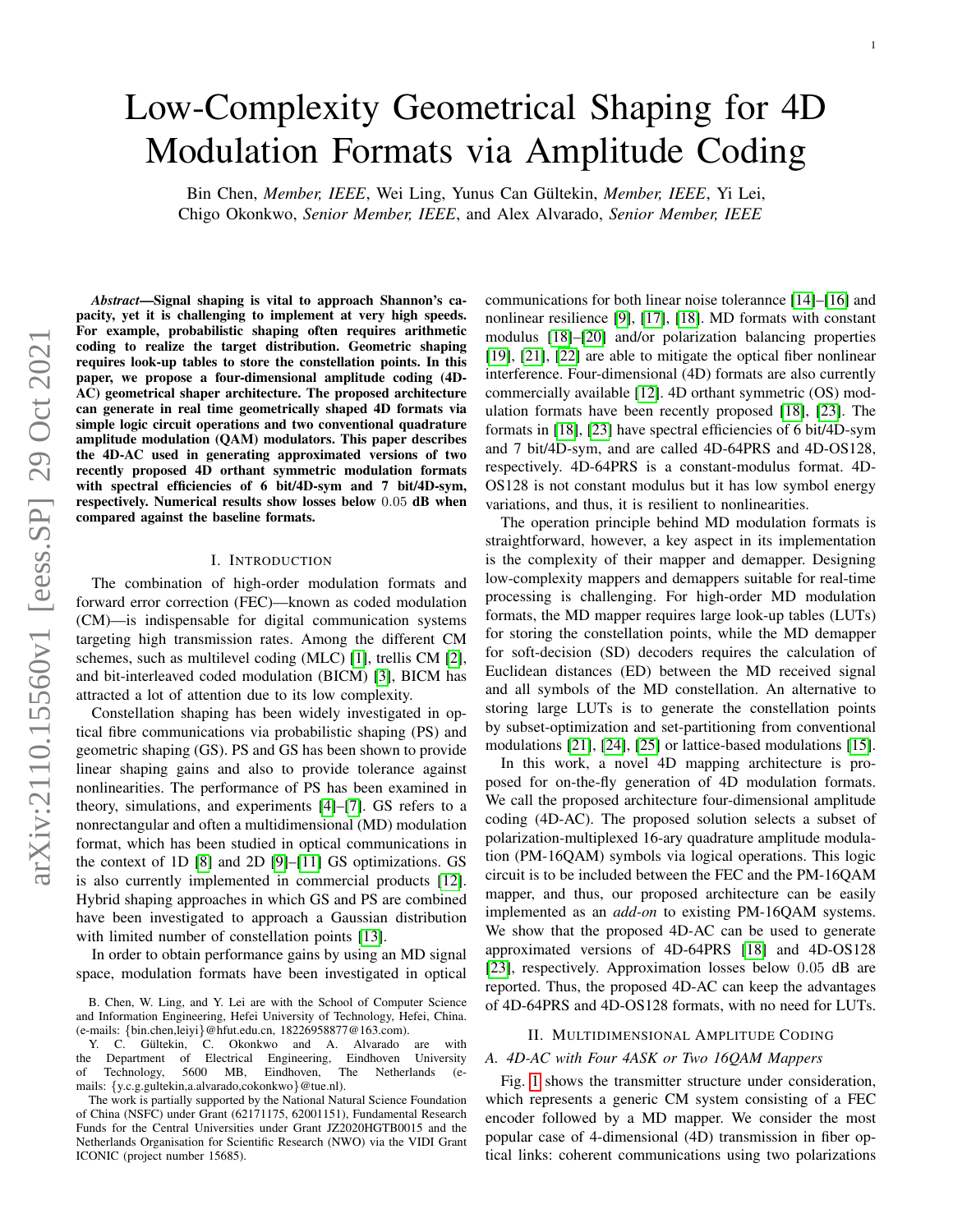

<span id="page-1-0"></span>Fig. 1. Signal shaping via four-dimensional amplitude coding (4D-AC). An example of probability distribution for each 1D is shown at the output of modulator.

of the light (4 real dimensions:  $I_x, Q_x, I_y, Q_y$ ). A standard PM-2<sup>2*m*</sup>QAM system transmits 4D symbol sequences  $X^n =$  $[x_1^n; x_2^n; x_3^n; x_4^n]$  of length n, where each 4D symbol  $x =$  $(x_1, x_2, x_3, x_4) \in \mathcal{X}^4$  is drawn from the 4-fold Cartesian product of the  $2^m$ ASK alphabet  $\mathcal{X} = {\pm a_1, \pm a_2, \ldots, \pm a_{2^{m-1}}}.$ Furthermore, this 1D alphabet can be factorized as  $X = S \mathcal{A}$ , where  $S = \{+1, -1\}$  and  $\mathcal{A} = \{a_1, a_2, \dots, a_{2^{m-1}}\}$  are the sign and amplitude alphabets, respectively. Each 4D symbol  $x = (x_1, x_2, x_3, x_4)$  is labeled by a length-4m binary sequence  $\mathbf{c} = (c_1, c_2 \dots, c_{4m}) \in \{0, 1\}^{4m}$ . In this paper, the binary reflected Gray code (BRGC) is used for labeling. For the case of  $m = 2$ , the amplitude alphabet  $[-a_2, -a_1, a_1, a_2]$  $(4ASK)$  is then labeled by  $[11, 10, 00, 01]$ .

In Fig. [1,](#page-1-0) a  $k$ -bit information sequence is first encoded by a rate  $R_c = k/n_c$  FEC code, where  $n_c = nk_{ac}$ . Then, the coded sequence  $b^{n_c}$  is divided into  $k_{ac}$  parallel streams  $\boldsymbol{b}_1^n, \boldsymbol{b}_2^n, \ldots, \boldsymbol{b}_{k_{ac}}^n$ . Next, a 4D-AC block (green) *encodes* sequences of  $k_{ac}$  bits into an 8-bit string, creating 8 parallel streams  $c_1^n, c_2^n, \ldots, c_8^n$ . Finally, four 4ASK mappers (or equivalently two 16QAM mappers) transform these 8 bits into four  $4ASK$  symbols (or two 16QAM symbols). The k-bit input sequence is therefore mapped to an *n*-tuple of 4D symbols and the resulting net information rate is  $k/n$  bit/4D-sym. The encoding procedure in the 4D-AC block is designed such that its output, as well as the resulting 4D symbols in each 1D projection (see an example of the modulator output in right side of Fig. [1\)](#page-1-0) have a nonuniform distribution.

The rate of the 4D-AC in Fig. [1](#page-1-0) is  $k_{ac}/8$ . In the absence of the 4D-AC block (green), the system is equivalent to a standard PM-16QAM transmitter. In general, the 4D-AC can be designed to generate 4D modulation format with SE of up to  $4m$  bit/4D-sym for an existing PM-2<sup>2m</sup>QAM system. Our objective is to design the 4D-AC block targeting spectral efficiencies below  $4m$  bit/4D-sym and at the same time obtaining shaping gain. In Sec. II-B and Sec. II-C, we will provide the design of 4D-AC to generate 4D formats with SEs of 6 bit/4D-sym and 7 bit/4D-sym. In these cases,  $2^6 = 64$ and  $2^7 = 128$  4D points out of the possible  $(2^2)^4 = 256$ PM-16QAM symbols will be selected.

### *B. 4D-AC for 6 bit/4D-sym (6b4D-AC)*

Here we explain how to realize transmission at SE of 6 bit/4D-sym by generating the recently proposed 4D modulation format 4D-64PRS [\[18\]](#page-3-13). As shown in Fig. [2,](#page-1-1) we achieve this by using  $k_{ac} = 6$ . Through four conventional 4ASK mappers, these 256 points are labeled with 8-bit vectors, four



<span id="page-1-1"></span>Fig. 2. 6 bit/4D-sym 4D-AC for generating non-uniform probability distribution with using PM-16QAM transmitter. In 4D projection, there are 64 4Dpoints with equal probability  $P = 1/64$ . In each 2D projection, white points:  $P = 0$ , large colored points:  $P = 8/64$ , small colored points:  $P = 4/64$ .

of which are sign bits, and where the remaining are amplitude bits. Out of the  $k_{ac} = 6$  bits at the input of the 4D-AC, four are assigned as sign bits without change (highlighted as blue in Fig. [2\)](#page-1-1), i.e.,

<span id="page-1-3"></span><span id="page-1-2"></span>
$$
c_1 = b_1; \quad c_3 = b_2; \quad c_5 = b_3; \quad c_7 = b_4. \tag{1}
$$

Due to the geometry and the labeling of the 4D-64PRS format, the bits that select the amplitudes (for each real dimension) through four 4ASK mappers are not uniform. These four amplitude bits  $(c_2, c_4, c_6 \text{ and } c_8 \text{), see Fig. 2) can$  $(c_2, c_4, c_6 \text{ and } c_8 \text{), see Fig. 2) can$  $(c_2, c_4, c_6 \text{ and } c_8 \text{), see Fig. 2) can$ be obtained through the following formulas:

$$
c_2 = b_5 \oplus (b_5 + b_6); \qquad c_4 = b_6 \oplus (b_5 + b_6);
$$
  
\n
$$
c_6 = b_5 \oplus b_6 \oplus (b_5 + b_6); \qquad c_8 = \overline{b_5 + b_6}.
$$
 (2)

In  $(2)$ , " $\oplus$ " denotes the logical XOR operation, while "+" and " $(\cdot)$ " denote logical OR and NOT, respectively. The formulas in [\(2\)](#page-1-2) are examples of nonlinear coding reflecting nonlinear constraints on the bits.

Fig. [2](#page-1-1) (left) shows a block diagram of a logical circuit that implements [\(1\)](#page-1-3)–[\(2\)](#page-1-2). Every 8-bit 4D-AC outputs are fed to two standard 16QAM modulators, which output a 4D symbol  $x = (x_1, x_2, x_3, x_4) = \alpha \circ s$ , where  $\circ$  denotes Hadamard product,  $\alpha_i \in \mathcal{A} = \{a_1, a_2\}$  and  $s_i \in \mathcal{S} = \{-1, +1\}$ denote the amplitude and sign of the 4D symbol in ith dimension, respectively. Depending on [\(2\)](#page-1-2), the mapping operations  $[b_5b_6] \longmapsto [c_2c_4c_6c_8] \longmapsto \alpha$  and  $[b_1b_2b_3b_4] \longmapsto$  $[c_1c_3c_5c_7] \rightarrow s$  are as follows,

- $[00] \mapsto [0001] \mapsto (\pm a_1, \pm a_1, \pm a_1, \pm a_2)$
- $[01] \mapsto [1000] \mapsto (\pm a_2, \pm a_1, \pm a_1, \pm a_1)$
- $[11] \mapsto [0010] \mapsto (\pm a_1, \pm a_1, \pm a_2, \pm a_1)$
- $[10] \mapsto [0100] \mapsto (\pm a_1, \pm a_2, \pm a_1, \pm a_1).$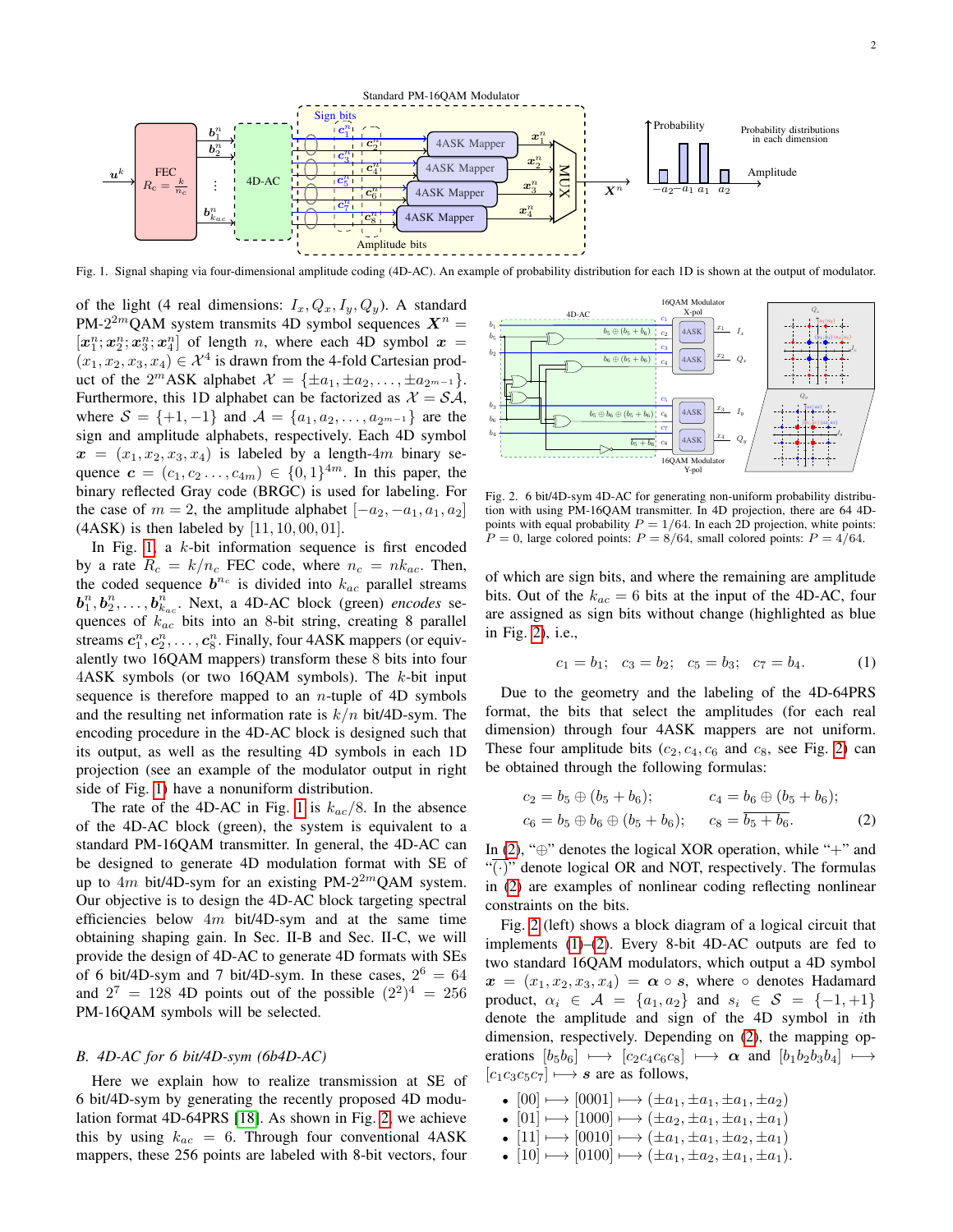

<span id="page-2-0"></span>Fig. 3. 7 bit/4D-sym 4D-AC for generating non-uniform probability distribution with using PM-16QAM transmitter. In 4D projection, there are 128 4D-point with equal probability  $P = 1/128$ . In each 2D projection, white points:  $P = 0$ , large colored points:  $P = 16/128$ , small colored points:  $P = 4/128$ .

The sign " $\pm$ " of these four output sequences are decided by the partial output (sign bits) of 4D-AC  $[c_1c_3c_5c_7] \mapsto s =$  $((-1)^{c_1}, (-1)^{c_3}, (-1)^{c_5}, (-1)^{c_7}) \in \{-1, +1\}^4.$ 

In order to clearly show the inter-polarization dependency of the 4D shaped modulation format in Fig. [2](#page-1-1) (right), the two 2D projections are shown via a color coding strategy: 2D projected symbols in the X-pol and Y-pol are valid 4D symbols only if they share the same color (red or blue).

## *C. 4D-AC for 7 bit/4D-sym (7b4D-AC)*

Similar to the MD-AC approach for 6 bit/4D-sym modulation, 7 bit/4D-sym modulation 4D-OS128 [\[23\]](#page-3-18) can also be generated by using PM-16QAM structure, which selects 128 of 256 PM-16QAM symbols with a design modification (amplitude scaling). The 4D-AC for generating 7 bit modulation is shown in Fig. [3.](#page-2-0) Due to the structure of 4D-OS128, two out of four amplitudes of a 4D symbol should be scaled differently than the others. Therefore, we consider the amplitude alphabets  $A = \{a_1, a_s, a_2\}$  for  $a_1 > 0, a_s =$  $Ka_1 > 0, a_2 > 0$  $Ka_1 > 0, a_2 > 0$  $Ka_1 > 0, a_2 > 0$ , where K is an amplitude scaling factor.<sup>1</sup> The sign alphabet is  $S = \{-1, +1\}$  and the channel input is denoted as  $x = (x_1, x_2, x_3, x_4) = \alpha \circ s$ . The four sign bits  $c_1, c_3, c_5, c_7$  (highlighted as blue in Fig. [3\)](#page-2-0) are directly assigned from the first four bits of the  $k_{ac} = 7$  bits at the input of the 4D-AC. Four amplitude bits  $c_2, c_4, c_6, c_8$  are now obtained through the following formulas:

$$
c_2 = \overline{b_5 + b_7 \oplus (b_5 * b_6)}; \qquad c_4 = \overline{b_6 + b_7 \oplus (b_5 * b_6)}; c_6 = \overline{b_5 + b_7 \oplus (b_5 * b_6)}; \qquad c_8 = \overline{b_6 + b_7 \oplus (b_5 * b_6)}; \qquad (3)
$$

where " \* " denotes the logical AND operation.

Depending on [\(3\)](#page-2-2), the mapping operations  $[b_5b_6b_7] \longmapsto$  $[c_2c_4c_6c_8] \mapsto \alpha$  are as follows,

- $[000] \mapsto [1100] \mapsto (\pm a_2, \pm a_2, \pm a_s, \pm a_s)$
- $[010] \rightarrow [1000] \rightarrow (\pm a_2, \pm a_1, \pm a_s, \pm a_s)$
- $[100] \mapsto [0100] \mapsto (\pm a_1, \pm a_2, \pm a_s, \pm a_s)$
- $[111] \rightarrow [0000] \rightarrow (\pm a_1, \pm a_1, \pm a_s, \pm a_s)$
- $[110] \rightarrow [0000] \rightarrow (\pm a_s, \pm a_s, \pm a_1, \pm a_1)$
- $[001] \mapsto [0011] \mapsto (\pm a_s, \pm a_s, \pm a_2, \pm a_2)$ <br>•  $[011] \mapsto [0010] \mapsto (\pm a_s, \pm a_s, \pm a_2, \pm a_1)$  $[011] \rightarrow [0010] \rightarrow (\pm a_s, \pm a_s, \pm a_2, \pm a_1)$
- <span id="page-2-1"></span><sup>1</sup>Note that the scaling operation will require a higher resolution for analogto-digital/digital-to-analog converter with respect to PM-16QAM.



<span id="page-2-3"></span>Fig. 4. AIR as a function of SNR for various modulation formats. Inset: 2D projection of received constellations.

•  $[101] \rightarrow [0001] \rightarrow (\pm a_s, \pm a_s, \pm a_1, \pm a_2).$ 

The sign " $\pm$ " of these four output sequences are decided by  $[c_1c_3c_5c_7] \mapsto s = ((-1)^{c_1}, (-1)^{c_3}, (-1)^{c_5}, (-1)^{c_7}) \in$  $\{-1,+1\}^4$ .

The two 2D projection ouputs of the 7 bit/4D-sym 4D-AC are also shown in Fig. [3](#page-2-0) (right). As shown in Fig. [3,](#page-2-0) when Xpol transmits a symbol of  $(a_1, a_1)$ , a scaled symbol  $(a_s, a_s)$ will be transmitted in Y-pol, and vice versa. The amplitude switch between  $a_1$  and  $a_s$  is implemented by amplitude scaling operation as red blocks in Fig. [3,](#page-2-0) and can be formulated as follows,

• If 
$$
b_7 \oplus (b_5 * b_6) = 0
$$
:  $a_1 \longmapsto X$ -pol,  $a_s \longmapsto Y$ -pol,

• If  $b_7 \oplus (b_5 * b_6) = 1: a_s \mapsto X$ -pol,  $a_1 \mapsto Y$ -pol.

Note that the white points in Fig. [3](#page-2-0) (right) can be considered as the symbols with scaled amplitude of  $Ka_2$ , which are not selected by amplitude coding.

## III. NUMERICAL RESULTS

In this section, the performance of the proposed 4D-AC architecture (6b4D-AC and 7b4D-AC) is compared to the original 4D-64PRS and 4D-OS128 formats through numerical simulations. PM-8QAM and 128SP-16QAM are also shown as baselines with the same corresponding spectral efficiencies. The same FEC code rate  $R_c = 0.8$  is considered. 4D-64PRS and 4D-OS128 are optimized for the target generalized mutual information (GMI) rate of 4.8 bit/4D-sym and 5.6 bit/4D-sym, respectively.

<span id="page-2-2"></span>The results are shown in terms of GMI as an AIR metric for BICM system in Fig. [4.](#page-2-3) The required SNRs for code rate of 0.8 are highlighted by gray lines with the corresponding colored values for different modulation formats in Fig. [4.](#page-2-3) We can observe that two 4D-AC schemes outperform conventional uniform modulation formats by 0.67 dB and 0.65 dB at the rate of 4.8 bit/4D-sym and 5.6 bit/4D-sym, respectively. Note that the fully optimized geometrically-shaped 4D-64PRS and 4D-OS128 have 6 and 8 amplitude levels in each real dimension. respectively. By contrast, the 6b4D-AC and 7b4D-AC with 16QAM modulator only requires 4 and 6 amplitude levels, which can reduce the complexity and resolution requirements